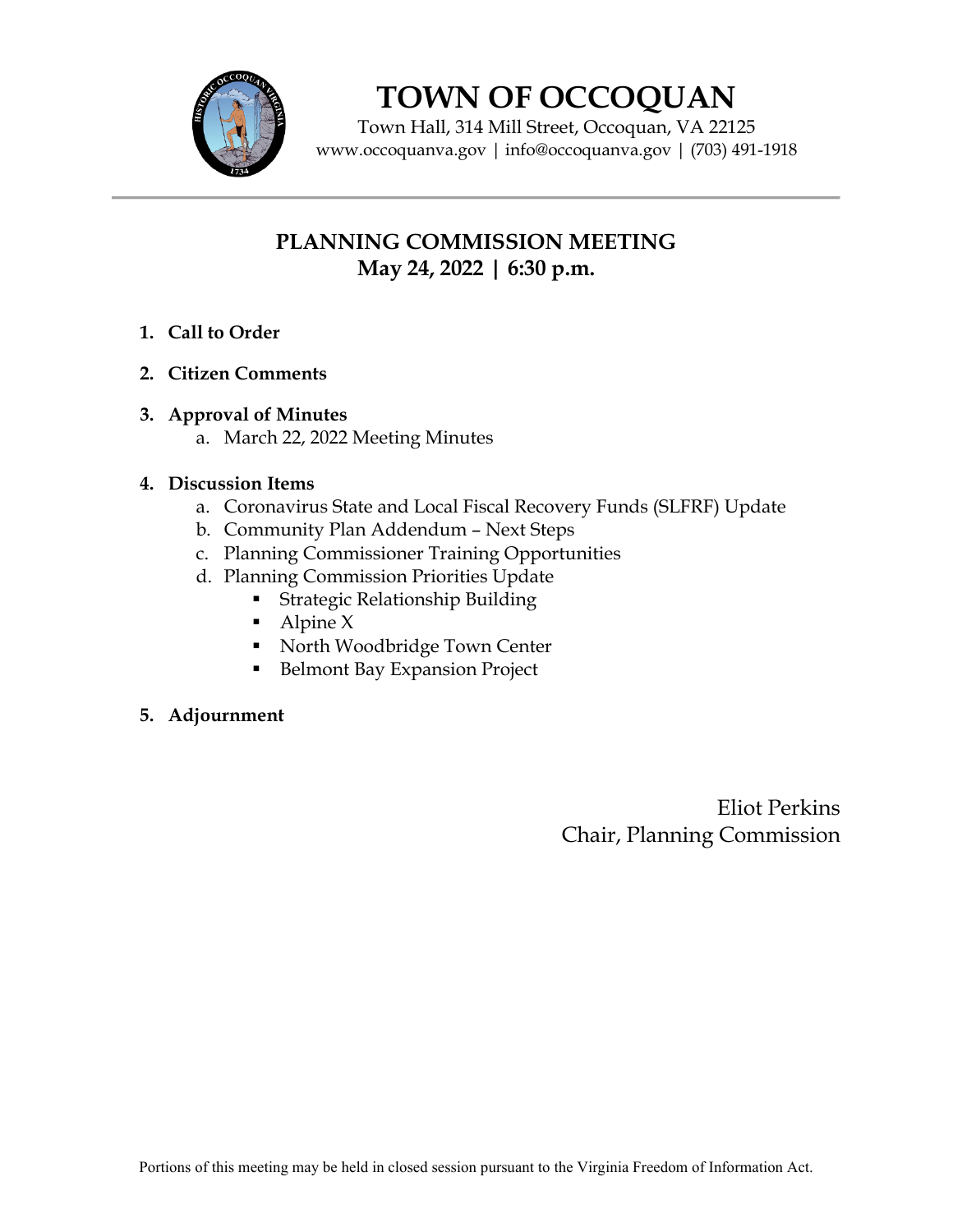

# **TOWN OF OCCOQUAN PLANNING COMMISSION Town Hall – 314 Mill Street, Occoquan, VA 22125**

# **MEETING DATE: 2022-03-23 MEETING TIME: 6:30 PM**

**Present:** Chairperson Eliot Perkins, Commissioners Darryl Hawkins, Ralph Newell, Ryan Somma

**Absent:** Commissioner Ann Kisling

**Town Staff:** Kirstyn Jovanovich, Town Manager; Bruce Reese, Town Engineer (remote)

# **1. Call to Order**

The Planning Commission meeting was called to order by Chairman Perkins on 2022-03-22, at 6:33 p.m.

# **2. Citizen Comments**

There were no comments.

### **3. Approval of Minutes**

#### **a. February 23, 2022 Meeting Minutes**

Commissioner Somma motioned to approve the minutes. Commissioner Newell seconded. The motion passed unanimously by voice vote.

#### **4. Action**

# **a. Public Hearing on Council Zoning Text Amendments to Bring the Town Code into Conformance with DEQ's Recommendations for Implementing the Chesapeake Bay Preservation Act**

Mr. Reece explained that the Town of Occoquan is required by the state to implement this ordinance. The DEQ strives to review the Town's implementation every five years to ensure code, comprehensive plan, and site inspections are up to standards. It has been 10 years since DEQ last reviewed the Town. There was a review in July 2020, where they recommended Comprehensive Plan updates, which were passed last year. The DEQ reviewed sites within Occoquan and the Town passed the review. DEQ recommended minor updates to the code to refer to the state code wherever possible so the Town's code will update when state updates. Most of the review ensured code was in compliance with the state. There were no changes Mr. Reece would consider substantial.

Chairperson Perkins opened the public hearing at 6:38pm.

There were no citizen comments.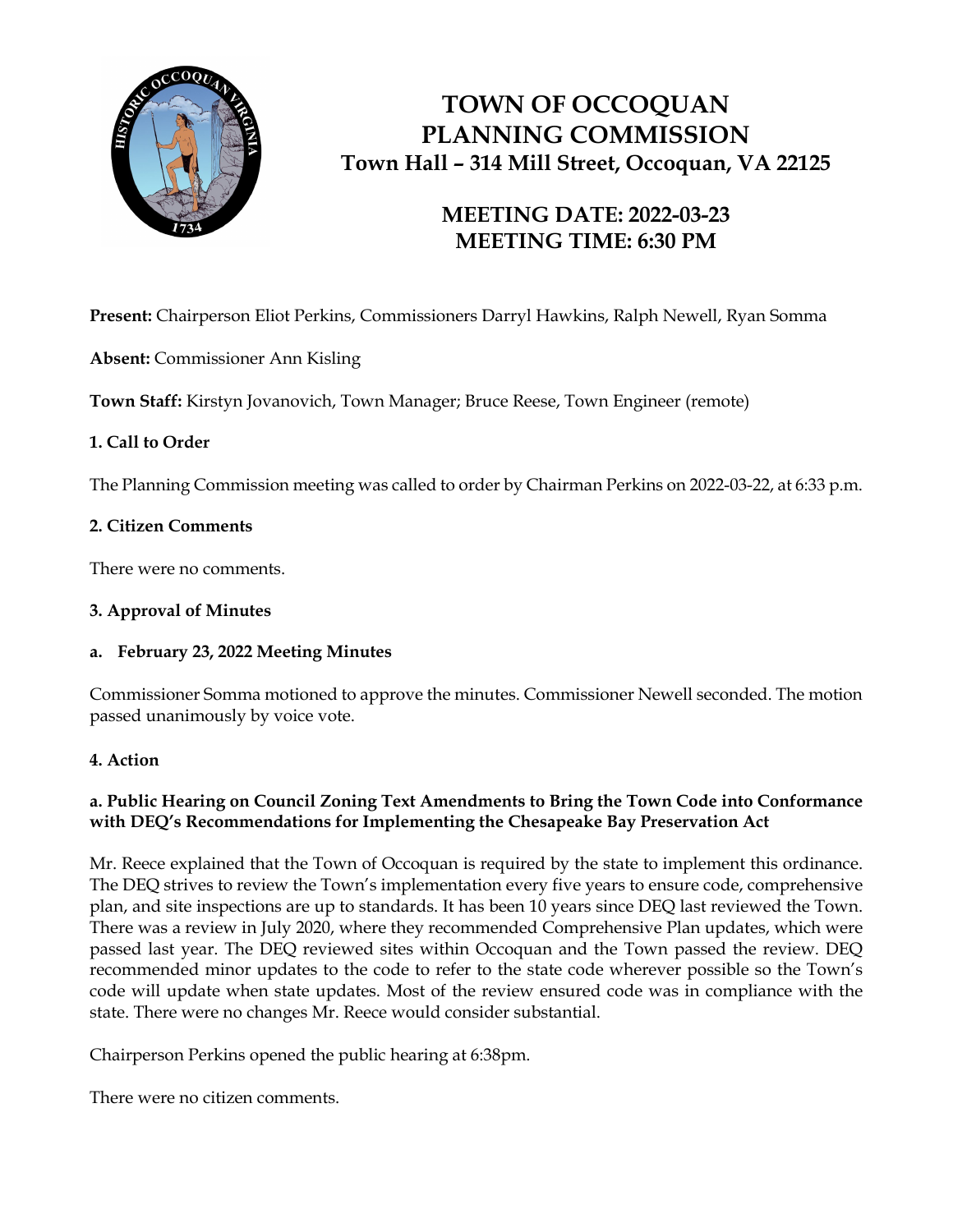Commissioner Newell moved to close the public hearing. Commissioner Somma seconded. The motion passed unanimously by voice vote.

#### **5. Action**

#### **a. Request to make a Recommendation to Town Council on Zoning Text Amendments to Bring the Town Code into Conformance with DEQ's Recommendations for Implementing the Chesapeake Bay Preservation Act**

Commissioner Newell moved to recommend approval of the attached ordinance as presented. Commissioner Somma seconded. The motion passed unanimously by voice vote.

#### **6. Presentation**

#### **a. Presentation from John Emery, CEO, Alpine-X**

John Emery, CEO of Alpine-X and Jim Calder CFO of Alpine-X made a presentation to the Planning Commission on the Fairfax Peak indoor ski resort planned for construction in Occoquan Regional Park.

Chairperson Perkins noted there are highly substantial developments in the local area coming soon with Fairfax Peak and Woodbridge Town Center. Local concerns over the projects include environmental issues and traffic issues. It is vital to start thinking about these projects early to prepare for them.

Mayor Porta addressed the Planning Commission and welcomed the Alpine-X representatives. He noted the Planning Commission led by Chairperson Perkins was hard working and that Chairperson Perkins is an advocate for proactive positive planning for developments. He said that the future of Occoquan is toward the east, and not the West, with new Woodbridge and other developments occurring.

John Emery presented a slide show to the Planning Commission on the Fairfax Peak project. This is Alpine-X's first project. He had a role in developing Great Wolf resorts including Great Wolf Lodge. Fairfax Peak will have a hotel, with guests staying overnight and they will want to go places during their stay to eat and visit. The resort is built to be much more affordable than outdoor ski lodges and is built to be where people live for economy of time. Shorter trips to the resort mean a lower carbon footprint. The facility also provides access to underserved communities for snow sports in PWC and Fairfax and is designed to make everyone feel welcome. With no ticket required to get in, visitors may come see the facility without going skiing. Because snow sports are not for everyone, the facility is designed to provide a multitude of experiences including tubing and rock-climbing. There are over 100 snowdomes worldwide. Fairfax Peak will provide a meeting space during the week that's closer to home. The facility will provide options for beginners and Olympic-level training. Being open yearround spreads demand out, keeps the crowds down, and helps manage traffic. The facility will be more affordable than other ski resorts. The facility expects to work with Occoquan by directing people to other local attractions when their own facilities are over-booked. He noted the diversity in Alpine-X's management team, saying the hospitality business is a leader in diversity that reflects the whole community.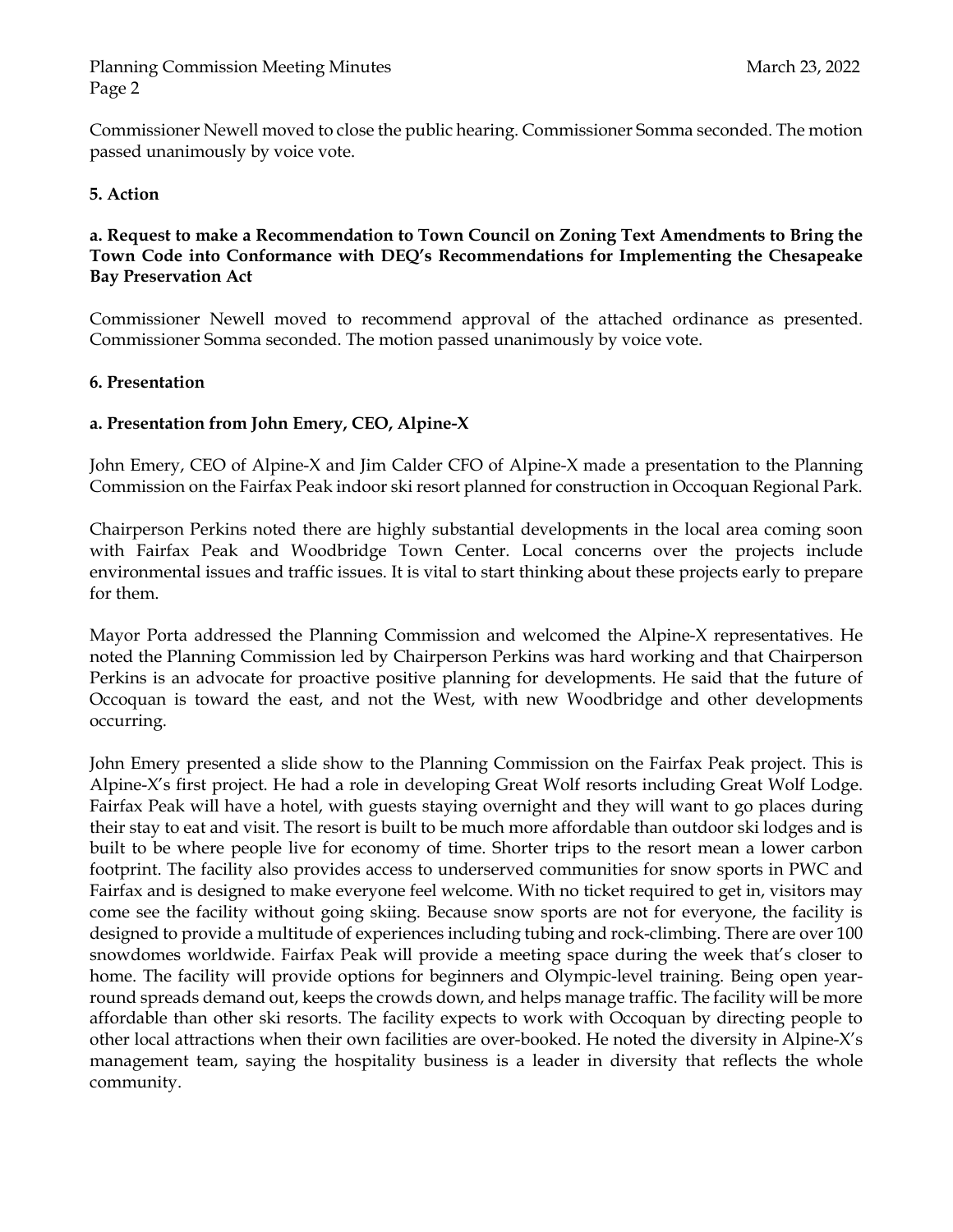Mr. Emery said that because their mission is to help people have better outdoor experiences, and not replace them, environmental sustainability is important. They can create significant solar power, and their commitment to Fairfax County is that the snowdome will be carbon neutral. The anticipated total traffic is less than half of a Wegman's grocery store. They will allow visitors to check in at any time of the day rather than specific times to let them plan to avoid traffic. He provided a rough site plan and reviewed the amenities. They will have outdoor tubing on a synthetic surface for year-round availability. There will be no event center, stages, or concerts to frustrate local residents. They plan to be connected to the existing kayaking, biking, and walking trails along waterfront. The development will let people experience the area even if they don't want to experience the dome. He provided an overview of the timeline with a potential 2026 opening.

Chairperson Perkins asked about local transportation, such as biking and scooters to connect with local amenities like the Woodbridge Town Center.

Mr. Emery said that not everyone comes and goes in the same place to the resort. The idea is to spread demand out and where people ingress and egress. Their business model is to make the facility as low impact to traffic as possible. The county will also likely make improvements to industrial roads around the landfill.

Chairperson Perkins said he was hoping to connect these areas with water taxis, electric bikes, buses.

Mr. Emery said the local area currently has amtrack and the metro. He said that resorts are used to shuttling to improve access and reduce parking and traffic. He believed the connections will all come. That some venues will want to be more connected than others and that will develop.

Commissioner Newell asked about guests staying two or three days, and if the facility will it connect to the local community.

Mr. Emery said the connection to Occoquan will be via walking paths or bike paths. There are also shuttles to the golf course Laurel Hill and paths to Lorton Workhouse. Resort businesses use shuttles to take visitors everywhere.

Commissioner Somma noted there are several Title I public schools near Occoquan, where children from low-income families make up a significant portion of the enrollment. He asked about opportunities for those students to use the facility.

Mr. Emery said there will be programs for such children and that it will be at Alpine-X's cost. This will include food and beverage for the students. They are working with the Shared Winter Foundation, which provides grants to promote health and well-being of youths through winter sports. He wants to bring future Olympians from PWC and that requires allowing students to attend the facility regularly to train. They plan to provide inclusive programs for groups and family-time. They intend to make kids feel like they fit in.

Commissioner Somma said he was impressed with the way Alpine-X had addressed environmental concerns raised by the Audubon Society but had not seen anything addressing light pollution the facility might produce. Ski resorts like Liberty Lodge produce a great deal of light pollution with outdoor flood lights.